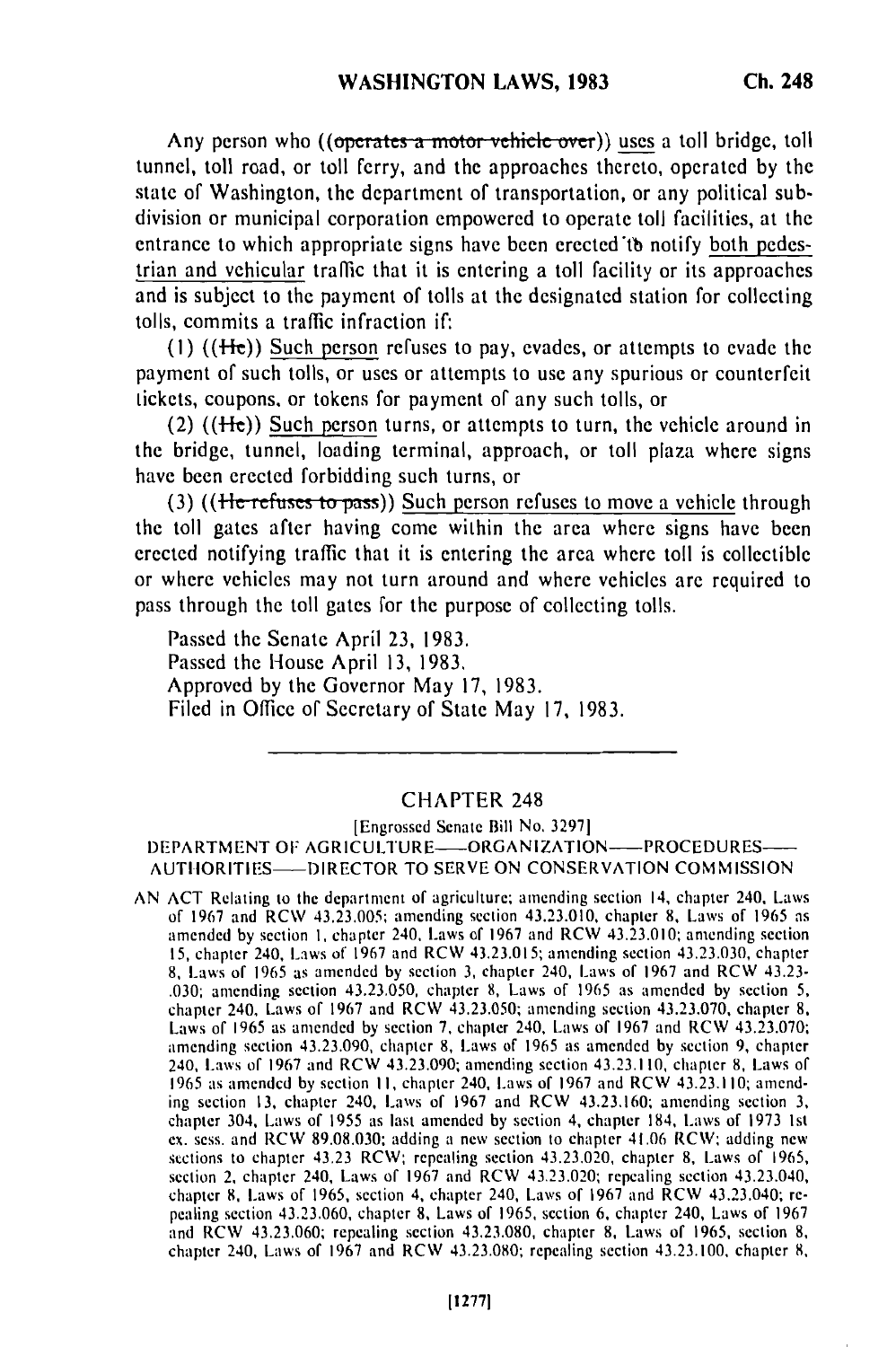**Ch. 248**

Laws **of** 1965, section **10,** chapter 240, Laws of **1967** and RCW 43.23.100; and repealing section 12, chapter 240, Laws of **1967** and RCW 43.23.150.

Be it enacted **by** the Legislature **of** the State of Washington:

**NEW SECTION.** Sec. **I.** There is added to chapter 43.23 RCW a new section to read as follows:

The executive and administrative head of the department of agriculture shall be the director. The director shall be appointed **by** the governor with the consent of the senate and shall have complete charge of and supervisory power over the department. The director shall **be** paid a salary fixed **by** the governor in accordance with RCW 43.03.040.

Sec. 2. Section 14, chapter 240, Laws of **1967** and RCW 43.23.005 are each amended to read as follows:

The director of agriculture may appoint ((an assistant director to act **as))** a deputy director who shall assist the director in the administration of the affairs of the department and who shall have charge and general supervision of the department in the absence or disability of the director, and who, in case a vacancy occurs in the office of director, shall continue in charge of the department until a director is appointed and qualified, or the governor appoints an acting director.

Sec. 3. Section 43.23.010, chapter 8, Laws of 1965 as amended by section 1, chapter 240, Laws of 1967 and RCW 43.23.010 are each amended to read as follows:

The department of agriculture shall be organized into ((six divisions, to be known as, (1) the division of agricultural development, (2) the division of be known as, (1) the division of agricultural development, (2) the division of<br>plant industry (3) the division of animal industry (4) the division of dairy and food, (5) the division of grain and agricultural chemicals, and (6) the division of regulatory services)) administrative divisions that the director deems necessary to promote efficient public management, to improve programs, and to take full advantage of both fiscal and administrative economies. The director shall appoint and deputize not more than six assistant directors as necessary to administer the several divisions within the department. The director shall appoint and deputize a state veterinarian who shall be an experienced veterinarian properly licensed to practice veterinary medicine in this state. The officers appointed under this section shall be paid salaries in an amount fixed by the governor.

The director of agriculture shall have charge and general supervision of the department and may assign ((the supervision)) supervisory and ((administration )) administrative duties ((not specified herein)) other than those specified in RCW 43.23.070 to the division which in his judgment can most efficiently carry on those functions.

Sec. 4. Section 15, chapter 240, Laws of 1967 and RCW 43.23.015 are each amended to read as follows: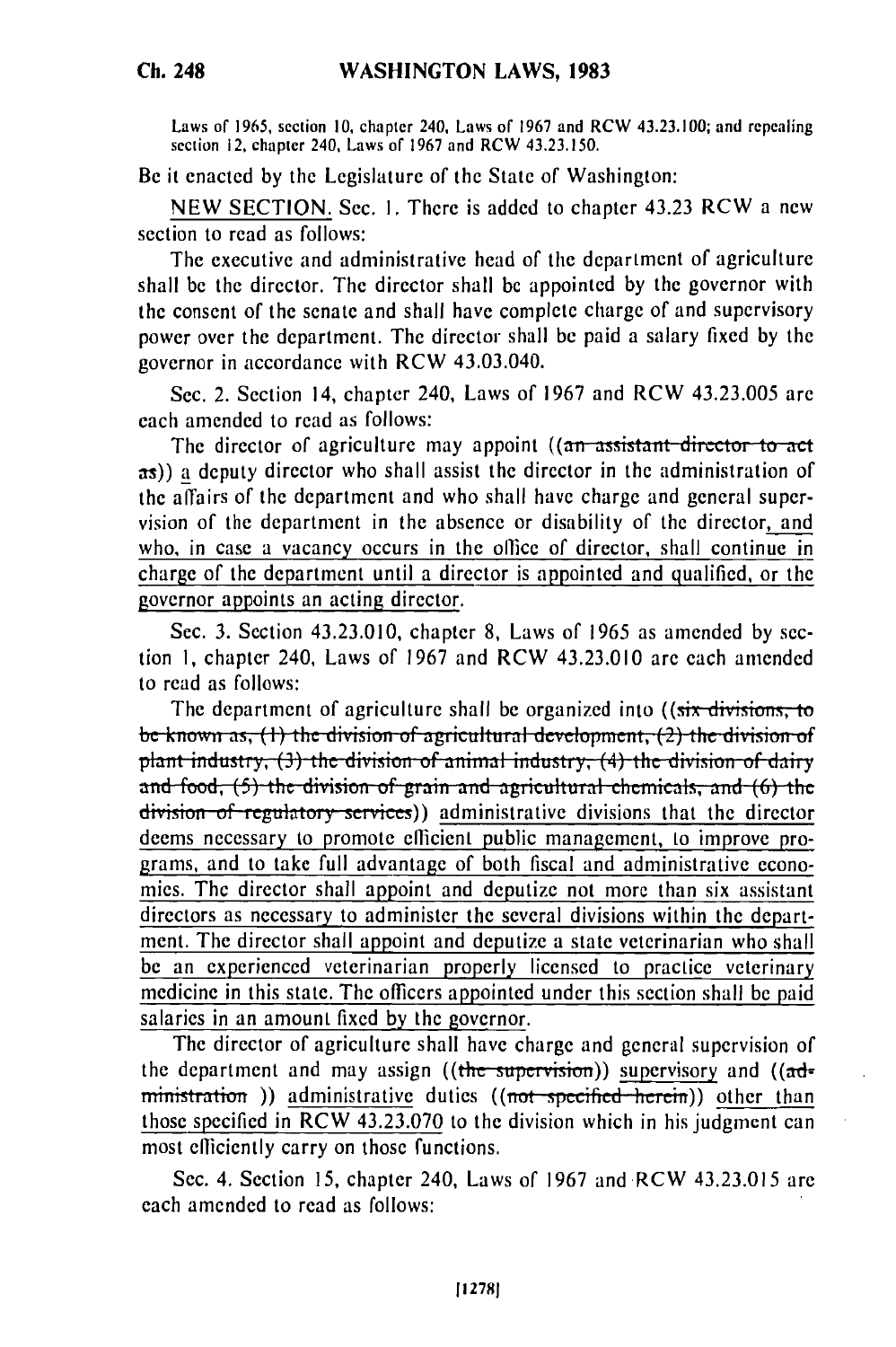Except for the functions specified in RCW 43.23.070, the director may, at his discretion, reassign any of the functions delegated to the various divisions of the department under the provisions of this chapter or any other law to any other division of the department. ((The director of agriculture may, if it will best serve the said public interest as herein described, establish when necessary additional divisions by adopting the necessary regulations in the manner provided for under chapter 34.04 RCW as enacted or hereafter amended. Such additional divisions shall have the same authority and powers as those divisions specifically named and established under the provisions of this chapter. The director may assign one or more of the various functions assigned to those divisions specifically named under the provisions of this chapter to said divisions established by regulation, or any other duties hereafter delegated to the department by law.))

Sec. 5. Section 43.23.030, chapter 8, Laws of 1965 as amended by section 3, chapter 240, Laws of 1967 and RCW 43.23.030 are each amended to read as follows:

The director of agriculture((; through the division of agricultural development;)) shall exercise all the powers and perform all the duties relating to the development of markets, for agricultural products, state and federal cooperative marketing programs, land utilization for agricultural purposes, water resources, transportation, and farm labor as such matters relate to the production, distribution and sale of agricultural commodities.

Sec. 6. Section 43.23.050, chapter 8, Laws of 1965 as amended by section 5, chapter 240, Laws of 1967 and RCW 43.23.050 are each amended to read as follows:

The director of agriculture( $(\frac{1}{x}$ through the division of plant industry;)) shall:

(1) Exercise all the powers and perform all the duties prescribed by law relating to horticulture, and horticultural plants and products;

(2) Enforce and supervise the administration of all laws relating to horticulture, horticultural products, and horticultural interests.

Sec. 7. Section 43.23.070, chapter 8, Laws of 1965 as amended by section 7, chapter 240, Laws of 1967 and RCW 43.23.070 are each amended to read as follows:

The ((director of agriculture, through the division of animal industry,)) state veterinarian shall exercise all the powers and perform all duties prescribed by law relating to diseases among domestic animals and the quarantine and destruction of diseased animals.

He shall enforce and supervise the administration of all laws relating to meat inspection, the prevention, detection, control and eradication of diseases of domestic animals, and all other matters relative to the diseases of livestock and their effect upon the public health.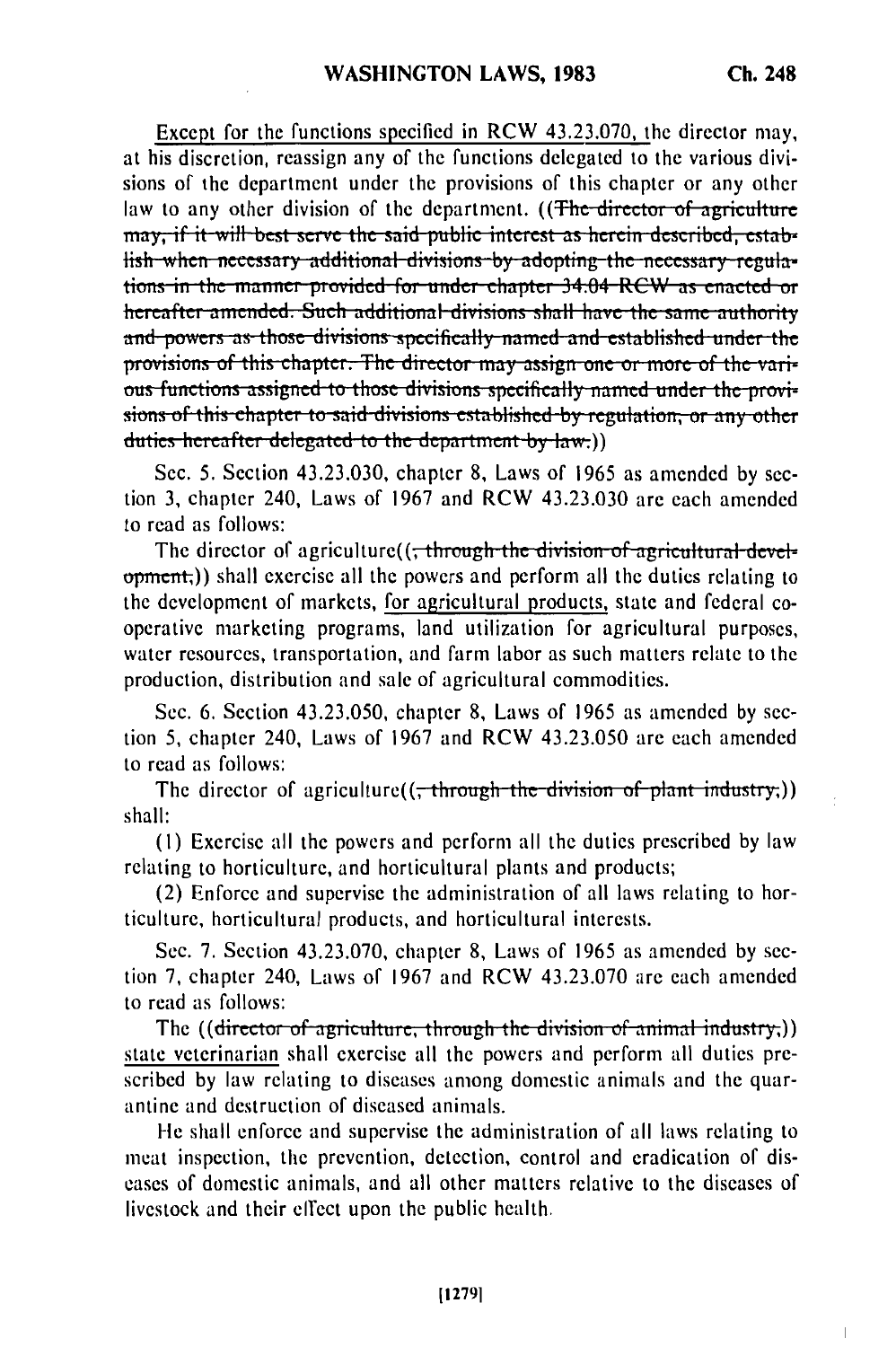Sec. 8. Section 43.23.090, chapter 8, Laws of 1965 as amended by section **9,** chapter 240, Laws of 1967 and RCW 43.23.090 are each amended to read as follows:

The director of agriculture( $($ , through the division of dairy and food,)) shall exercise all powers and perform all duties prescribed by law with respect to the inspection of foods, food products, drinks, milk and milk products, and dairies and dairy products and the components thereof.

He shall enforce and supervise the administration of all laws relating to foods, food products, drinks, milk and milk products, dairies and dairy products, and their inspection, manufacture, and sale.

Sec. 9. Section 43.23.110, chapter 8, Laws of 1965 as amended by section **11,** chapter 240, Laws of 1967 and RCW 43.23.110 are each amended to read as follows:

The director of agriculture((<del>, through the division of grain and agricul-</del> tural chemicals;)) shall exercise all powers and perform all duties prescribed by law with respect to grains, grain and hay products, grain and terminal warehouses ((in relation thereto)), commercial feeds, commercial fertilizers, and chemical pesticides.

He shall enforce and supervise the administration of all laws relating to grains, grain and hay products, grain and terminal warehouses ((in relation thereto)), commercial feeds, commercial fertilizers, and chemical pesticides.

Sec. 10. Section 13, chapter 240, Laws of 1967 and RCW 43.23.160 are each amended to read as follows:

The director of agriculture((<del>, through the division of regulatory ser-</del> vices)) shall exercise all the powers and perform all the duties prescribed by law relating to commission merchants, livestock identification, livestock brand registration and inspection. All officers appointed to enforce these laws who have successfully completed a course of training prescribed by the Washington state criminal justice training commission shall have the authority generally vested in a peace officer solely for the purpose of enforcing these laws.

He shall enforce and supervise the administration of all laws relating to commission merchants, livestock identification and shall have the power to enforce all laws relating to any division under the supervision of the director of agriculture.

NEW SECTION. Sec. **I1.** There is added to chapter 41.06 RCW a new section to read as follows:

In addition to the exemptions set forth in RCW 41.06.070, the provisions of this chapter shall not apply in the department of agriculture to the director, the director's confidential secretary, the deputy director, not more than six assistant directors, and the state veterinarian.

NEW SECTION. Sec. 12. There is added to chapter 43.23 RCW a new section to read as follows:

**(12801**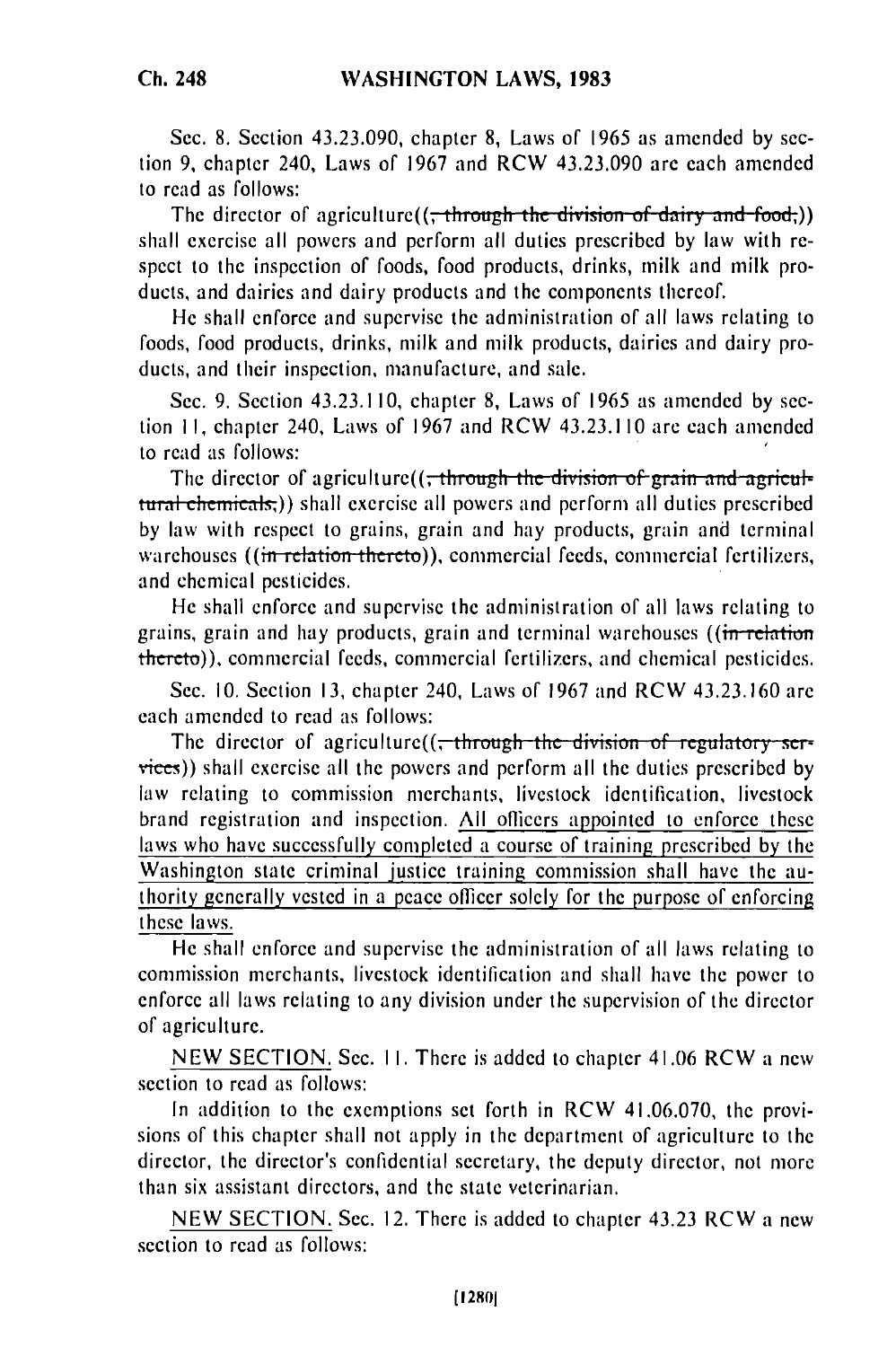**The** director of agriculture may enter written agreements with one or more agencies of the United States to act as the federal government's agent for determining the disposition of livestock impounded on the federal Hanford reservation. The director's authority under such an agreement may include, but is not limited to, selling or donating, on behalf of the federal government, unclaimed livestock to a qualified person, organization, or governmental agency that the director determines to be capable of humanely transporting and caring for the livestock. The director may sell or donate such livestock only if the livestock remains unclaimed after the completion of a reasonable attempt to ascertain ownership and, if ownership is not otherwise determined, by the publication of notice that the livestock has been impounded on the reservation.

Sec. 13. Section 3, chapter 304, Laws of 1955 as last amended by section 4, chapter 184, Laws of 1973 1st ex. sess. and RCW 89.08.030 are each amended to read as follows:

There is hereby established to serve as an agency of the state and to perform the functions conferred upon it ((in this 1973 amendatory act)) by law, the state conservation commission, which shall succeed to all powers, duties and property of the state soil and water conservation committee.

The commission shall consist of  $((\text{seven}))$  eight members,  $((\text{two}))$  three of whom are ex officio. Two members shall be appointed by the governor, one of whom shall be a landowner or operator of a farm. At least two of the three elected members shall be landowners or operators of a farm and shall be elected as herein provided. The appointed members shall serve for a term of four years.

The three elected members shall be elected for three-year terms, one shall be elected each year by the district supervisors at their annual statewide meeting. One of the members shall reside in eastern Washington, one in central Washington and one in western Washington, the specific boundaries to be determined by district supervisors. At the first such election, the term of the member from western Washington shall be one year, central Washington two years and eastern Washington three years, and successors shall be elected for three years.

Unexpired term vacancies in the office of appointed commission members shall be filled by appointment by the governor in the same manner as full-term appointments. Unexpired terms of elected commission members shall be filled by the regional vice president of the Washington association of conservation districts who is serving that part of the state where the vacancy occurs, such term to continue only until district supervisors can fill the unexpired term by electing the commission member.

The director of the department of ecology, the director of the department of agriculture, and the dean of the college of agriculture at Washington State University shall be ex officio members of the commission.